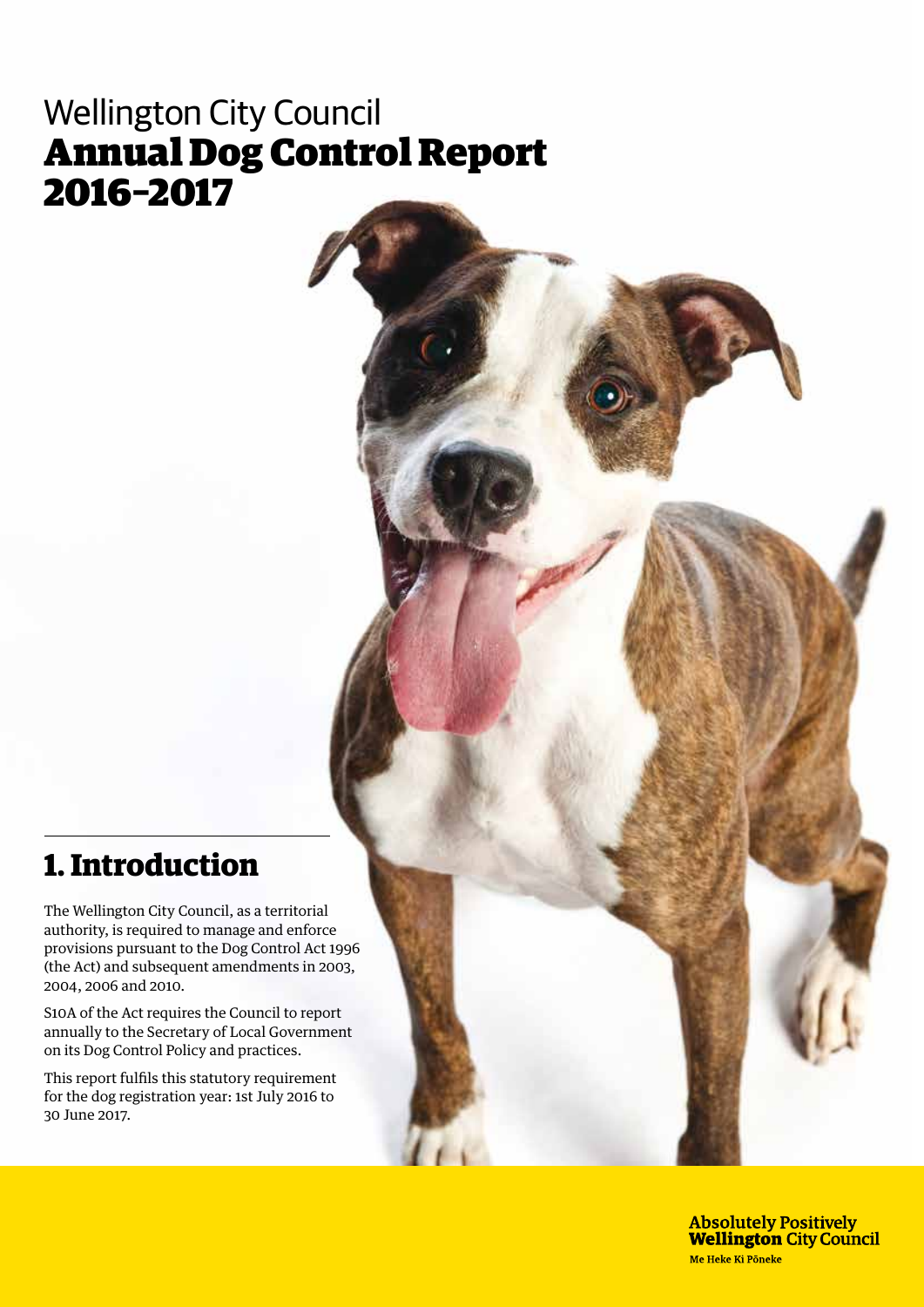# 2. The Council's Dog Control Policy and Practices

### **2.1 Policy objectives**

The Council adopted a Dog Policy in December 2009 making provisions relating to the control of dogs in public places, which are enforceable under the Wellington Consolidated Bylaw 2008 – Part 2: Animals.

The objectives of the policy are to:

- • Ensure that the owners of dogs comply with their obligations under the Act, that dogs are well cared for and Wellingtonians are able to enjoy dog ownership;
- • Prevent any danger caused by dogs to the public and to wildlife and natural habitats;
- • Minimise the risk of distress and nuisance caused by dogs to the public and to wildlife and natural habitats;
- • Actively promote the responsible ownership of dogs; and
- • Provide for the reasonable exercise and recreational needs of dogs and their owners.

A review of the Policy was undertaken during 2015/16. The Council adopted the finalised Dog Policy on 17th August 2016 and also agreed on areas where dogs can exercise off-leash.

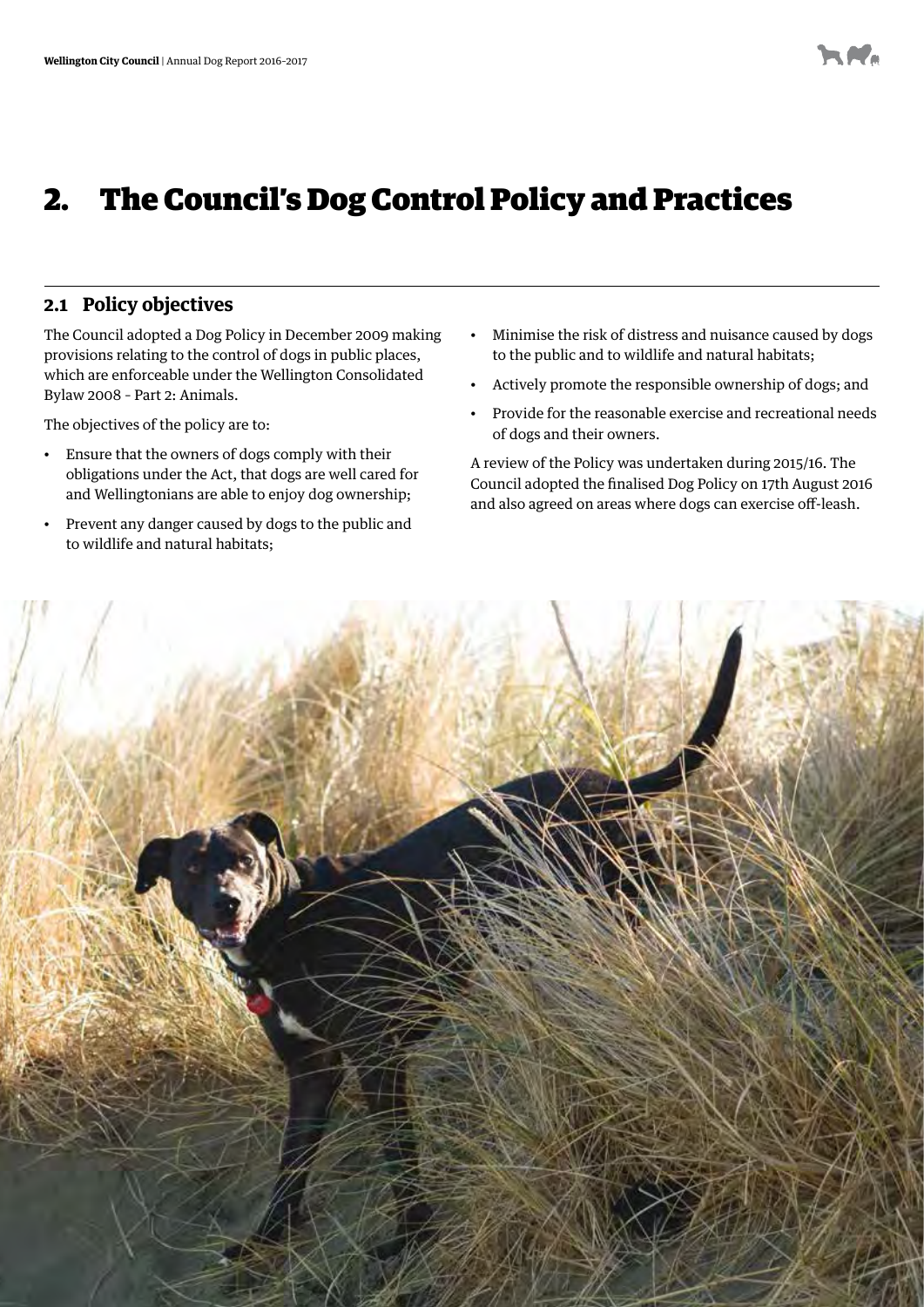## The Council's Dog Control Policy and Practices

### **2.2 Fees**

Dog registration fees, fines and impound fees contribute approximately 70% to the cost of dog control in Wellington City. The Council also operates a Responsible Dog Owner scheme which provides a discounted rate for dog owners who meet the relevant criteria. Dog registration fees are set by council resolution.

Fees are used for:

- • Dog control activities including law enforcement, patrols and complaint investigation.
- • Education programmes for schools, community groups and businesses.
- • Signs and promotion of the Council's Animal Bylaw and Dog Policy.
- Providing shelter facilities.
- • Running the dog registration programme this includes forms, printing, tags, maintaining the national dog database and related promotional material.

The graph below sets out the level of income and expenditure in relation to dog control activities during the year:



## **Dog revenue and expenditure – 16/17**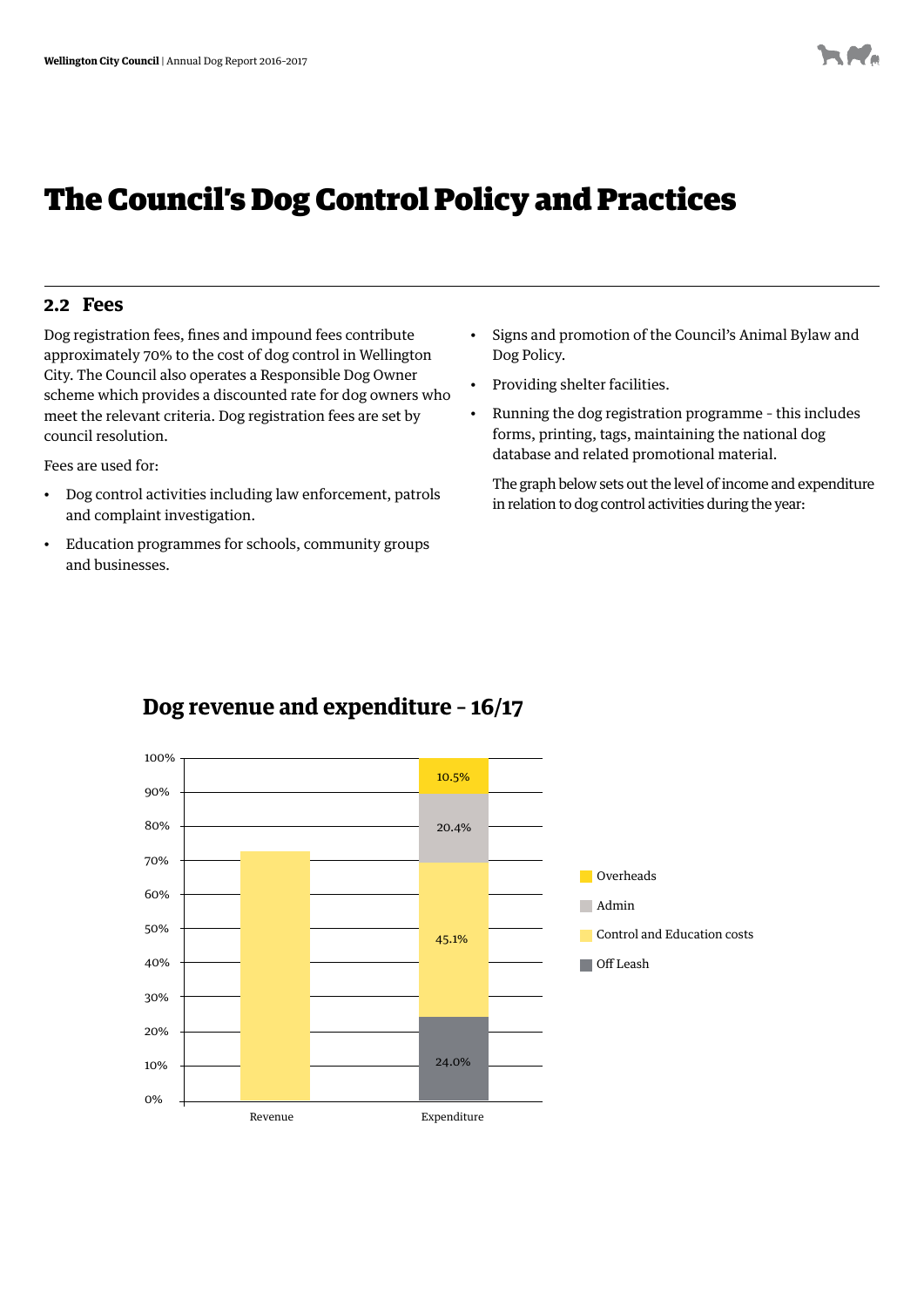## 3. Key Achievements

Wellington City Council contracts the management of its animal management functions to Hutt City Council and has a team based solely in Wellington for the delivery of animal management within the boundaries of Wellington City.

By having this contract both councils are able to share services such as staff, equipment, animal shelters and have experienced specialist teams available within animal management.

#### **Responding to complaints**

By having dedicated staff assigned to the wards within Wellington city we have been able to respond with local knowledge to requests for services. 91% of our urgent complaints have been responded to within 1 hour.

We were also able to respond to requests and complaints out of business hours by having a dedicated after hours response unit

#### **Community Engagement**

For this reporting period our community engagement programme was utilised to include the use of our community engagement caravan which was used in various community fairs, festivals and community dog walks.

By having our animal management staff on site with these facilities, we are able to offer mobile microchipping, dog registration and behavioural advice to dog owners.

The feedback from dog owners about having this mobile facility has been very positive and we continue to increase our presence in the community by attending other community and city wide based events where dog owners are attending.

#### **Emergency management**

The Wellington and Hutt City animal management teams recently recruited more animal services volunteers to assist with emergency events that may occur within the city where dogs are often displaced and need relocating in disasters.

Wellington City has a full team which has undergone training in basic handling of animals and have taken part in mock disaster scenarios to test their skills.

Extra equipment has been purchased and an evacuation plan put in place for the Moa Point Animal Shelter in the event of a tsunami or other disaster where it becomes necessary to relocate dogs from that shelter.We are confident we have a team we can rely on in any disaster that may occur.

#### **Rehoming programme**

We continue to promote our very popular Facebook rehoming for dogs programme and have been successful at rehoming a number of dogs for owners that have had difficulty doing so. We have also used our Facebook page for rehoming our own unclaimed dogs over the past year.

#### **Impounded dogs**

The number of impounded dogs has reduced from previous years and we believe our solid community based education based programmes designed to assist dog owners is a direct result of less dogs being left to roam uncontrolled.

We have not had to issue as many infringement notices to dog owners as previous years - again we believe Council's desire to work with dog owners to achieve a better community is working, (which is backed up by our statistics).

#### **Training**

The animal management team will continue to work alongside dog owners experiencing problems in an effort to resolve those problems by engaging them in our free community dog training programmes. We also offer behavioural advice to dog owners at their own properties, checking in on those owners at a later date to assess progress.

#### **Community partnerships**

Council continues to work closely with our partner agencies, the Wellington SPCA, HUHA animal rescue, the police and neighbouring councils' animal management units.

The benefits of working with our dog owning communities are shown as a noticeable trend downwards in complaints and requests for service from our animal management team. We believe that being accessible for our dog owners is the key to gaining a better, safer and more informed dog owning community.

#### **Neutering menacing dogs**

On 22 September 2016, the Associate Local Government Minister Louise Upston announced a new national action plan to reduce the risk and harm of dog attacks.

Under the action plan, high-risk dogs and their owners will be subject to stricter controls. The law changes to give effect to such controls will complement a renewed focus on education about dog owner responsibility and safety around dogs, as well as new work with local government on best practice guidance for councils.

As a result of the Minister's action plan, the Department for Internal Affairs launched a nationwide campaign for the neutering of menacing dogs. In January 2017 we were successful in obtaining a DIA grant to fund the neutering of all dogs in Wellington classified as menacing. Under the Act, a dog may be classified as menacing if it belongs to a breed and type currently banned from importation, or if the local authority considers the dog poses a threat to people or animals on the basis of its behaviour.

We are working alongside our SPCA partners to contact the owners of menacing dogs and arrange for neutering to take place.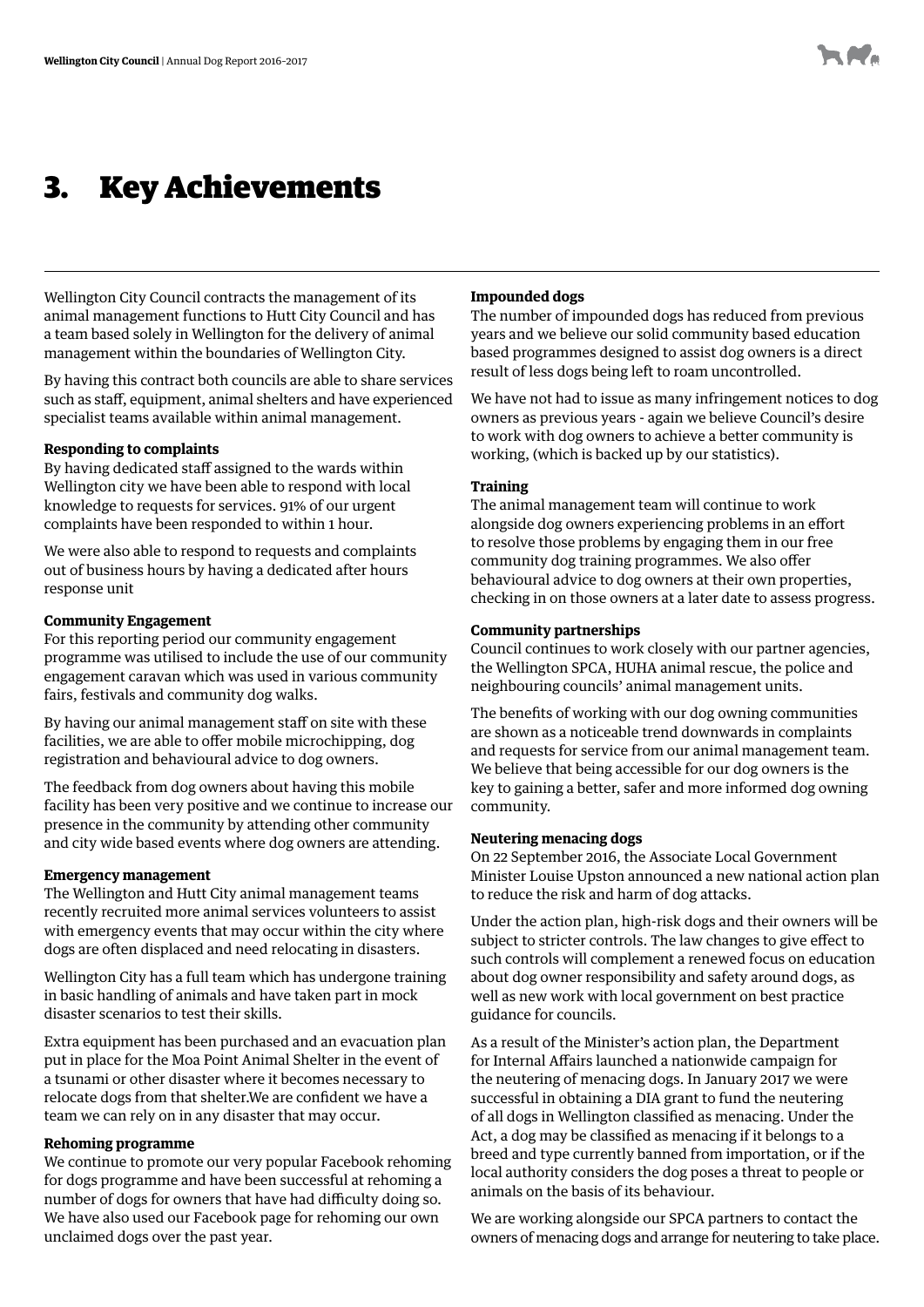# 4. Dog Control Statistics

### **4.1 Dogs registered**

| 2016/2017 | 2015/2016 | 2014/2015 | 2013/204 |
|-----------|-----------|-----------|----------|
| 11398     | 11039     | 10716     | 10480    |

#### **4.2 Dangerous and Menacing Dogs**

**Number of dogs that have been classified as dangerous this year** (S31 Dog Control Act 1996)**:** 

| Category                                          | 2016/2017 | 2015/2016   | 2014/2015      | 2013/2014      |
|---------------------------------------------------|-----------|-------------|----------------|----------------|
| Dangerous by owner conviction S31(1)(a)           |           | $\bf{0}$    | 8              |                |
| Dangerous by sworn evidence S31(1)(b)             | 6         |             | 0              |                |
| Dangerous by owner admitting in writing S31(1)(c) | $\bf{0}$  | $\mathbf 0$ | $\overline{2}$ | $\overline{2}$ |
| <b>Total dangerous dogs</b>                       |           |             | 10             | 4              |

### **Number of dogs that have been classified as menacing this year** (S 33A and S33C)**:**

| Category                                          | 2016/2017 | 2015/2016 | 2014/2015 | 2013/2014 |
|---------------------------------------------------|-----------|-----------|-----------|-----------|
| Menacing by behaviour $(S33A(1)(b)(i))$           | 4         | 14        |           | 11        |
| Menacing by breed characteristics (S33A(1)(b)(ii) | 16        | 23        |           | 5         |
| Menacing by Schedule 4 breed S33C(1)              | 19        | 36        | 28        | 32        |
| <b>Total menacing dogs</b>                        | 39        | 73        | 42        | 48        |

## **4.3 Number of infringement notices issued:**

| 2016/2017 | 2015/2016 | 2014/2015 | 2013/2014 |
|-----------|-----------|-----------|-----------|
| 117       | 125       | 169       | 150       |

### **4.4 Probationary owners and disqualified owners:**

We have not disqualified or applied probationary classifications on any dog owners during this period.

## **4.5 Number of dog owners prosecuted by Wellington City Council:**

We undertook one prosecution this year.